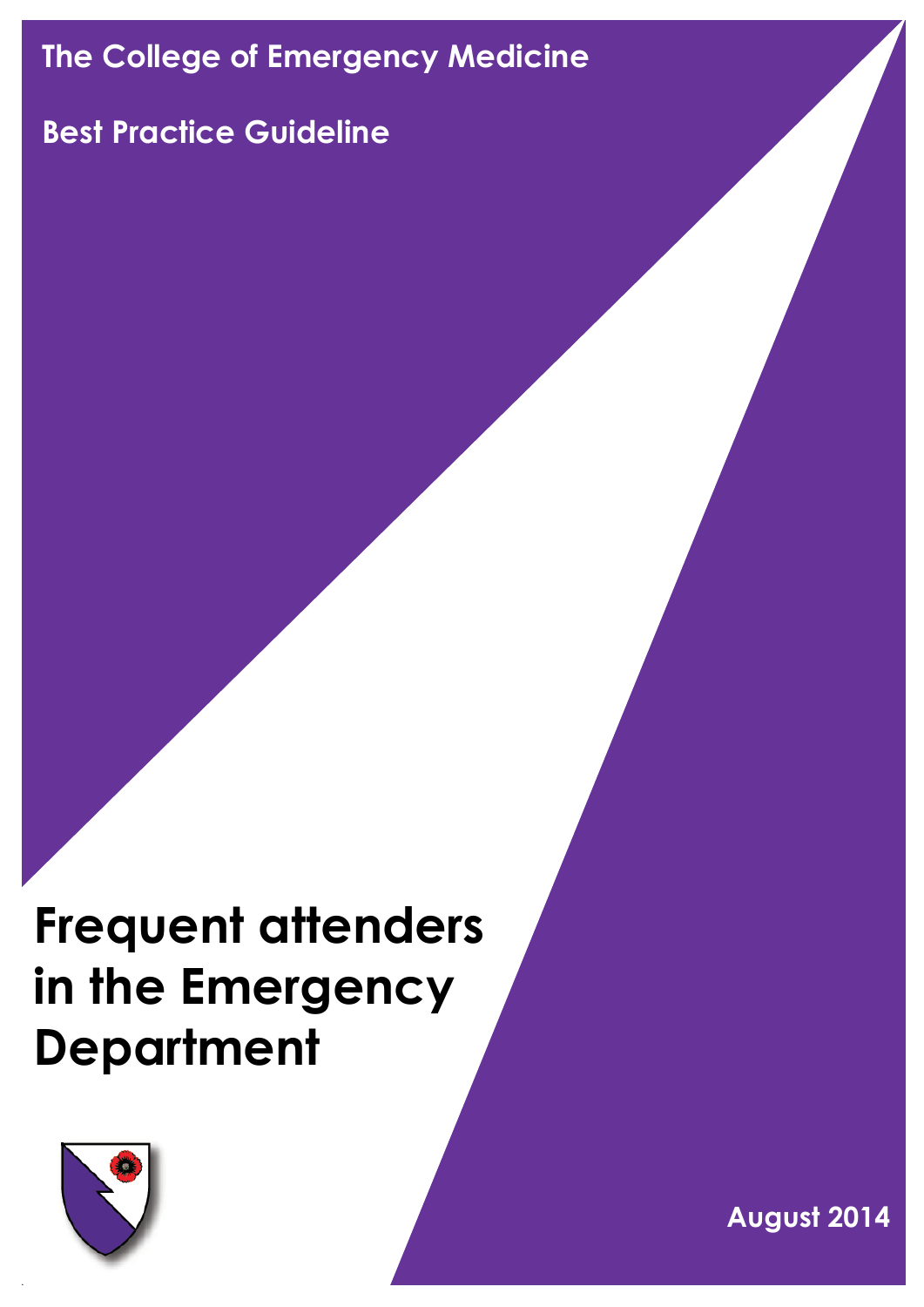# **Summary of recommendations**

- 1. Patients identified as 'frequent attenders' should be subject to senior decision maker review on each attendance to the Emergency Department
- 2. Patients who attend frequently should have a bespoke management plan to inform clinical management and enhance or standardise safe clinical care. This should be considered in all patients where such a plan will enhance clinical care (for example reducing unnecessary tests or provide clear analgesia strategy)
- 3. Patients identified as 'very high frequency attenders' (e.g. 30 or more attendances per year) should have a multidisciplinary meeting and case management; including social care and primary care, with a review of the bespoke management plan
- 4. Patients who are both 'frequent attenders' and exhibit challenging behaviours should be managed according to current guidance (15). This involves establishing and addressing underlying causes, whilst ensuring safety of patients and staff
- 5. Patients should be involved all case management and in the production of care plans where possible
- 6. Persistent and recalcitrant challenging behaviours should only be subject to civil orders in exceptional circumstances
- 7. There should be a process of identifying 'frequent attenders' in all Emergency Departments, in order to enable implementation of the above. One commonly used method is to identify the current highest frequency attenders to a department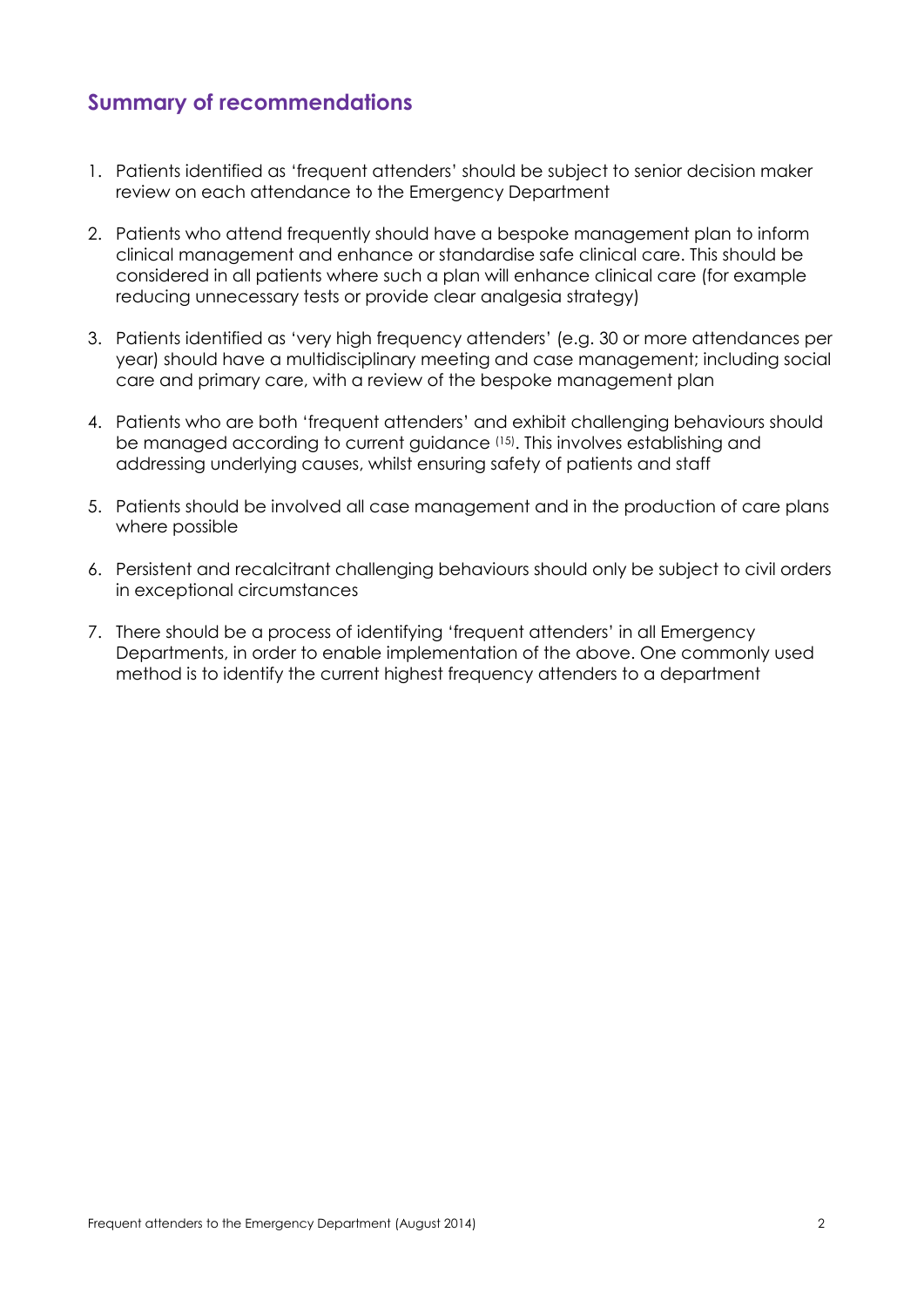# **Scope**

This guideline has been developed to provide advice to Emergency Departments in the United Kingdom, regarding the management of 'frequent attenders' to the Emergency Department.

## **Reason for development**

There is currently little guidance on the management of Emergency Department 'frequent attenders'. Although there is evidence on the demographic features of these patients, there is little published evidence on the management of the pattern of recurrent attendance. This is a contentious issue, as revealed by the recent interest of the U.K. national press. (1)

# **Background**

'Frequent attenders' have been defined as patients who attend a health care facility repeatedly. The frequency of attendance has been variously defined between 3 and 12 attendances per annum. (2)

The burden of work for 'frequent attenders' is difficult to define, however most estimates are that between 1 and 2% of attendances to U.K. Emergency Departments are made by 'frequent attenders'. (2,3,4) Consistent findings from cohort studies reveal that 'frequent attenders' to Emergency Departments tend also to be frequent users of other health and social care facilities (for example, primary care). <sup>(5,6)</sup> Additionally, they tend to have a higher triage category, greater rates of admission, and a greater burden of chronic disease, when compared to matched groups. (5,6,7,8)

Frequent users of Emergency Departments are also vulnerable patients, with a higher mortality (including death by violent means and suicide)<sup>(9)</sup>, and greater prevalence of alcohol and psychiatric disorders. (4-6)

There is also consistent evidence that 'frequent attenders' for a department do not constitute a stable cohort (2); that is, most patients do not persist in this pattern of attendance.

A small number of 'very high frequency attenders' have been identified in a number of studies (2), and it is possible that these patients may have different characteristics to 'frequent attenders', being a more stable population with a lower admission rate. It is possible that this cohort has a higher burden of alcohol and substance misuse and/or psychiatric illness. Anecdotally, presentations appear to increase with crises (either in physical or mental health, or social crisis) and wane again following this crisis resolution.

# **Reducing attendances**

There is a paucity of published interventional studies that provide evidence to support effectiveness of strategies to reduce attendance. This is compounded by the demographic data, definition of frequent attendance and the changing pattern of presentation as described above.

There is unpublished evidence to support the recommendations in this guideline, and the effectiveness of multi-disciplinary approach as described; this is mainly in the form of service reviews. Consequently this guideline should be considered as derived from expert opinion, and based on consensus of the development group or on service evaluations.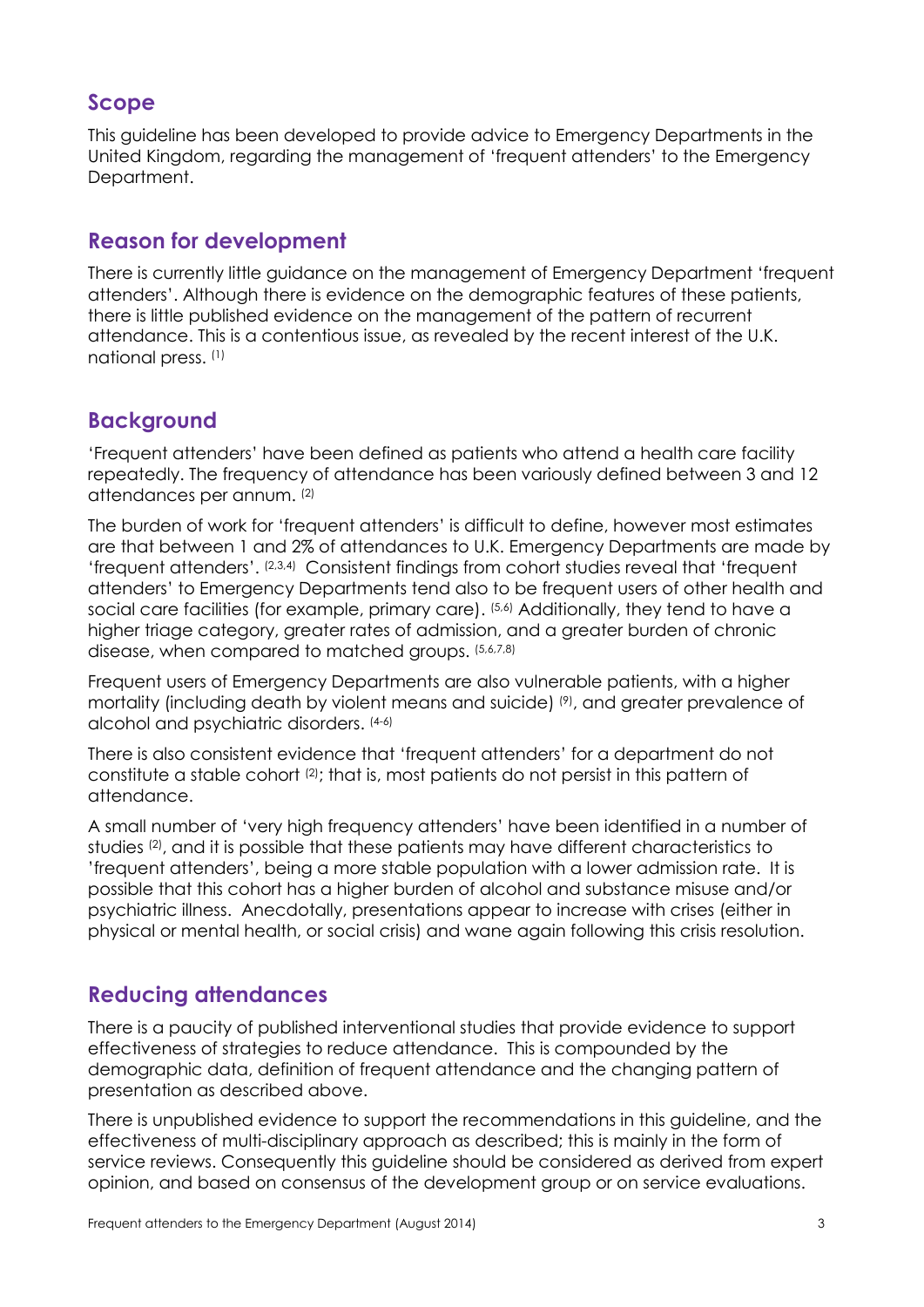A number of measures aimed at reducing attendances have been studied, most with limited success.(2) This may be due to the demographics of the cohort as described above (a non-stable cohort who are more 'unwell'), or due to the differences within the cohort (few studies separate 'frequent' from 'very high frequency' attenders).

Given the complex nature, and acute medical needs of these patients, it is suggested that diversion to primary care services is unsuitable, although care plans and clinical presentation may suggest primary care diversion as an option.

Bespoke management care plans for the Emergency Department attendance, while useful in guiding management of these patients, do not appear to change frequency of attendance, although the evidence is conflicting. (10,11)

Patient education strategies have not been shown to reduce attendance rates (12), and neither have psychological therapies or extended primary care 'status interviews'. (13)

A review of the available literature suggests that the most effective method of reducing attendances is through multi-disciplinary approaches (including social services)(14) however, some authorities suggest patient engagement may prove challenging. <sup>(14)</sup>

The multi-disciplinary approach should include primary care provider, as well as any psychiatric services (including liaison psychiatry if this service is available); social care input is also important. Other services that are frequently needed and useful are chronic pain services, drug and alcohol teams, and patients' carers. Local ambulance services, and specialist teams (e.g. if the patient has a significant chronic disease) may also be included. These case conferences can be useful in sharing of information or discussion of trigger points that the community teams can help with.

While 'very high frequency attenders' may be identified by departmental staff, not all 'frequent attenders' (as described above) will be; so a system of screening is required. The aim of screening is to identify 'very high frequent attenders' to enable multidisciplinary approaches to commence. It might also be useful to identify 'more frequent attenders' to enable bespoke clinical plans and alerts to be established and ensure safer care for these patients.

### **Management of attendances**

Given the nature of the 'frequent attenders' as described above, each attendance of a 'frequent attender' should be reviewed by a senior clinical decision maker; as these patients are both vulnerable and 'high risk' clinically.

While it is appreciated that 'frequent attenders' may be also defined as 'vulnerable patients', and that standard governance principles exist for patients deemed to be 'vulnerable', it should also be appreciated that there may be associated safeguarding issues both for the patient and their contacts. Consider safeguarding issues in every case, and also consider domestic abuse as a trigger for attendances.

Emergency Department management plans should give consideration to who should see the patient when they attend the Emergency Department, how to reduce unnecessary investigations and how to give consistent care for their usual presentations. It can also be useful to outline previous risks that the patient has evidenced e.g. self-harm and the risk of absconding. Consideration should also be given to what can help reduce a patient's distress when they attend the Emergency Department and whether special measures (e.g. particular observations, chaperone use, particular contacts).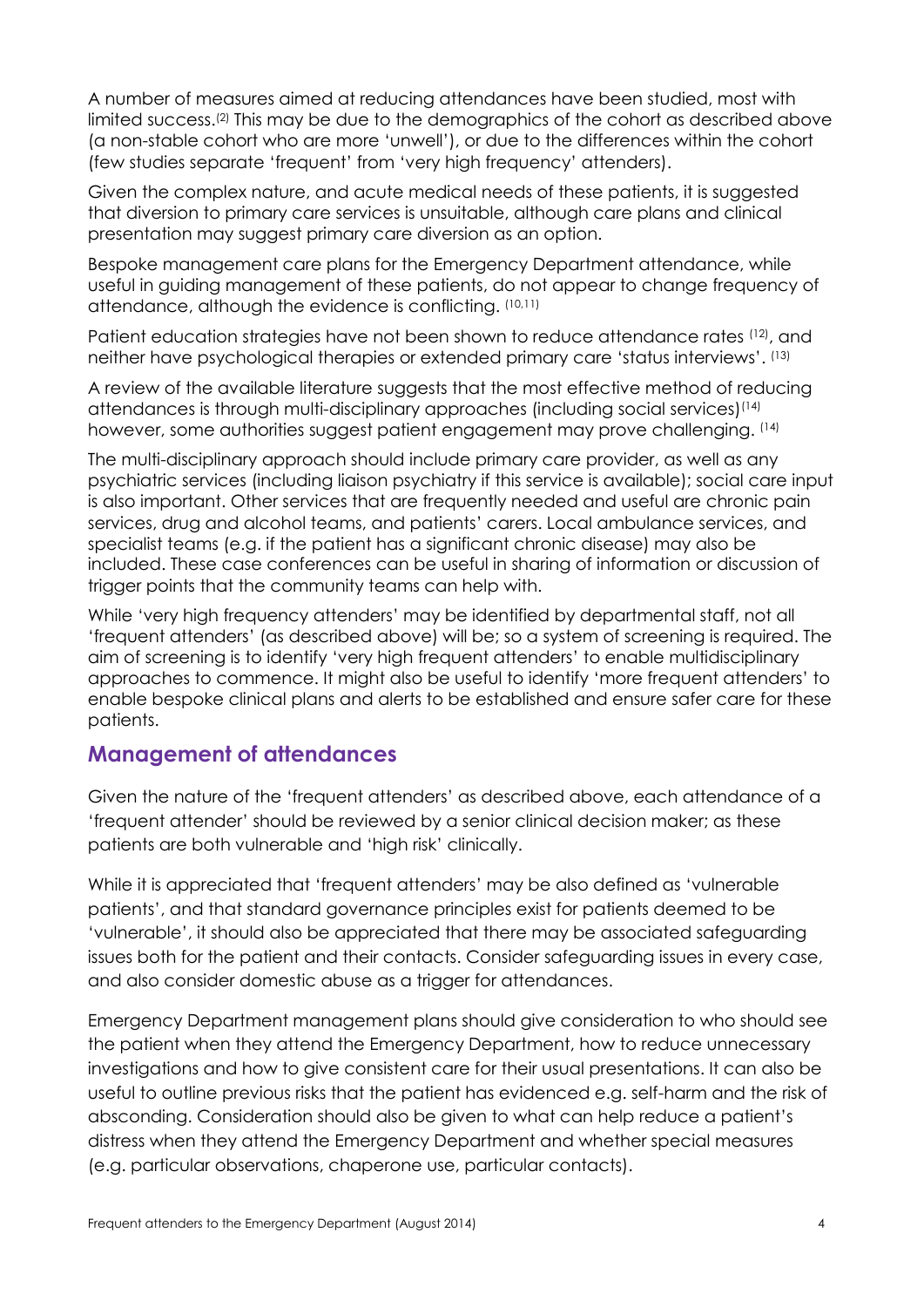Given the increased prevalence of psychiatric and alcohol disorders in this group of patients, there is anecdotal evidence that exhibition of challenging behaviours can be more common in the 'frequent attender' population. While individual or repeated episodes should be managed according to the current NHS Protect advice (15), persistent episodes have, previously, been managed by civil orders such as 'Anti-social Behaviour Orders'. This is controversial and raises some complex medico-legal and ethical issues (such as patient confidentiality). Any risks to the patient or to staff should be included in the management plan.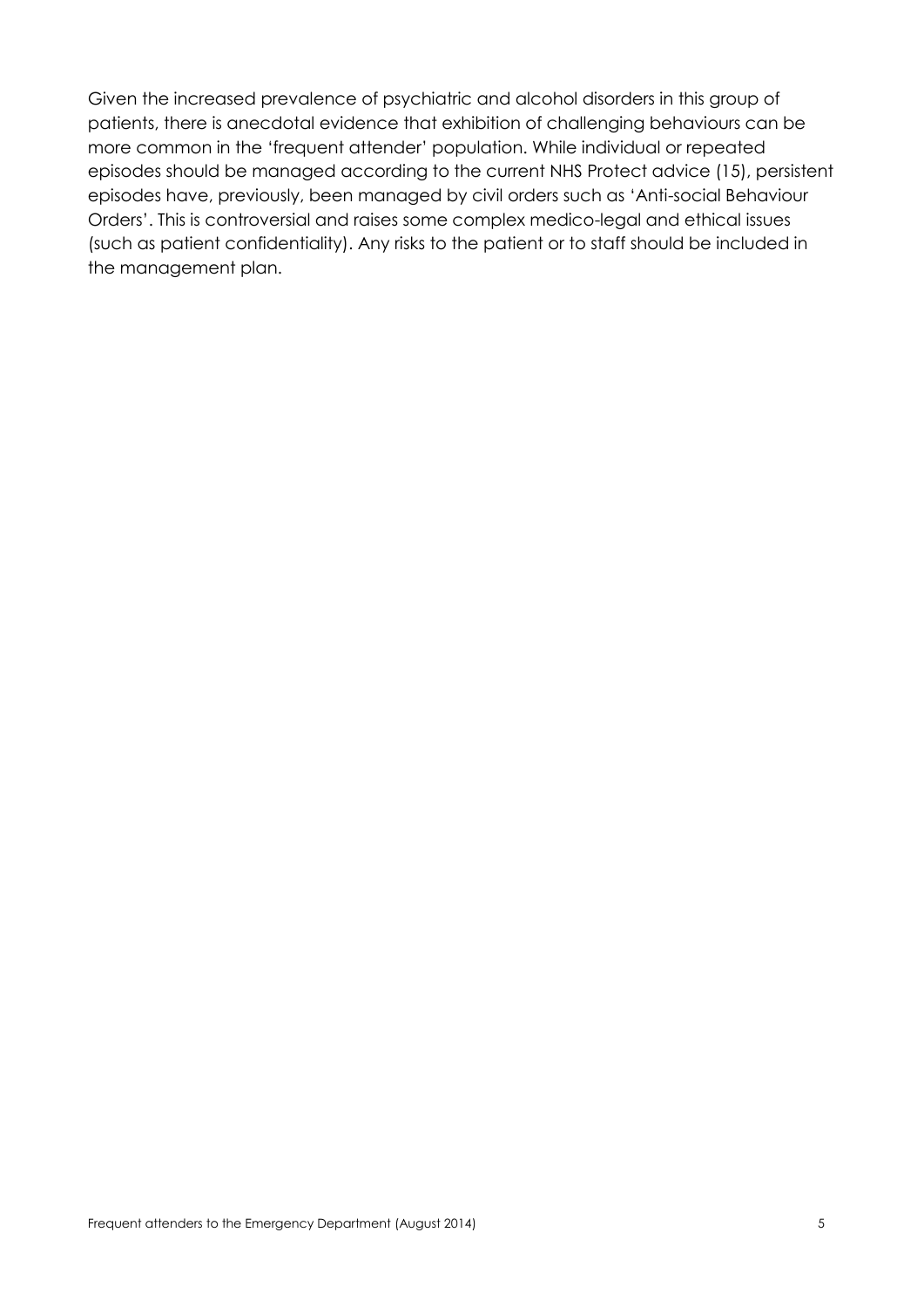#### **Authors**

Simon M Smith, Consultant in Emergency Medicine Duncan Chambers, Consultant in Emergency Medicine First published in August 2014.

#### **Acknowledgements**

The Best Practice sub-committee has been involved in reviewing this guideline.

#### **Review**

Usually within three years or sooner if important information becomes available.

#### **Conflicts of Interest**

None.

#### **Disclaimers**

The College recognises that patients, their situations, Emergency Departments and staff all vary. This guideline cannot cover all possible scenarios. The ultimate responsibility for the interpretation and application of this guideline, the use of current information and a patient's overall care and wellbeing resides with the treating clinician.

#### **Research Recommendations**

The difference in characteristics, if any, between 'frequent attenders' and 'very high frequent attenders'.

Large interventional studies examining strategies to reduce attendances of 'very high frequency attenders'.

#### **Key words for search**

Frequent attenders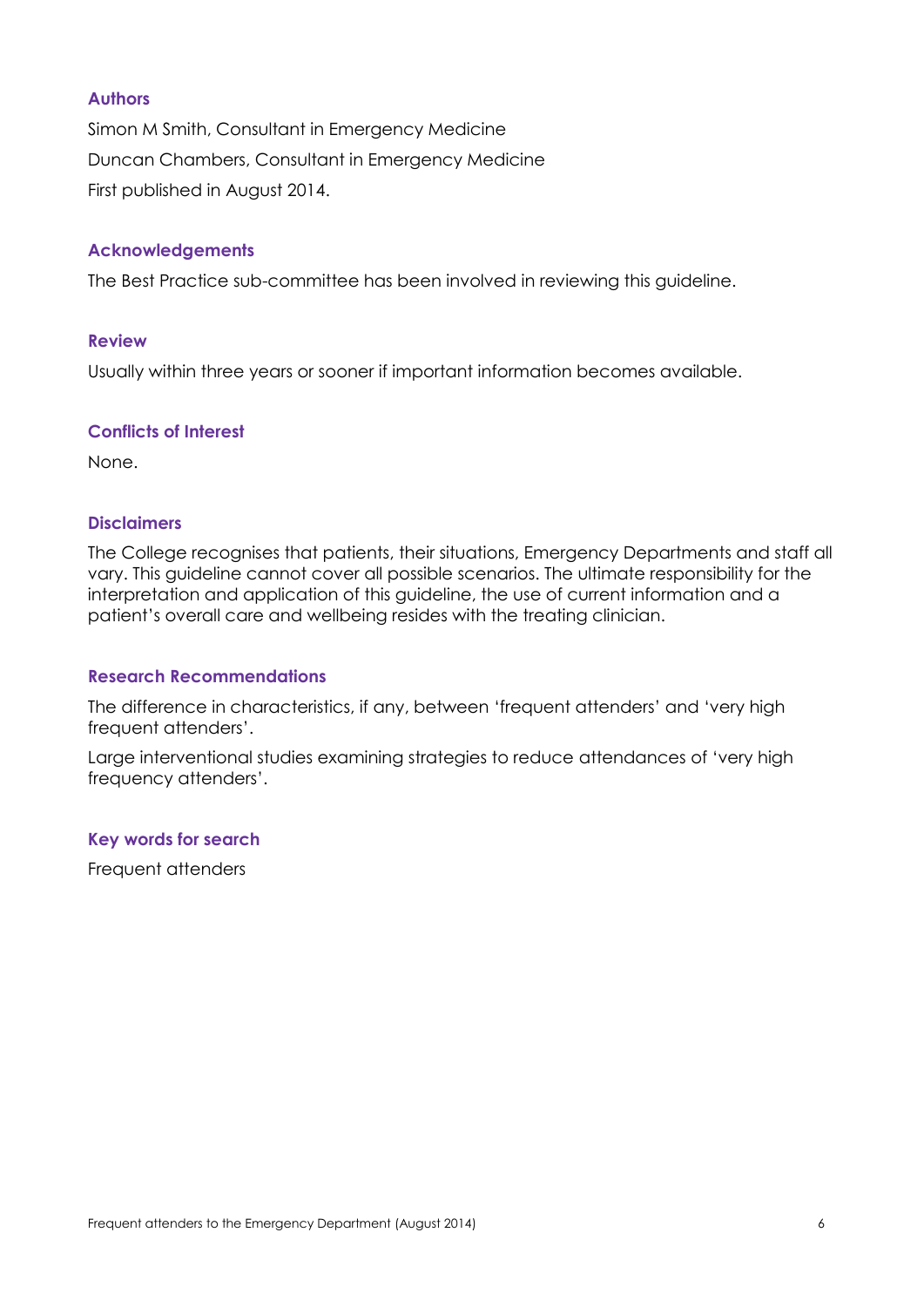# **Appendix 1**

#### **Methodology**

Where possible, appropriate evidence has been sought and appraised using standard appraisal methods. High quality evidence is not always available to inform recommendations. Best Practice Guidelines rely heavily on the consensus of senior emergency physicians and invited experts.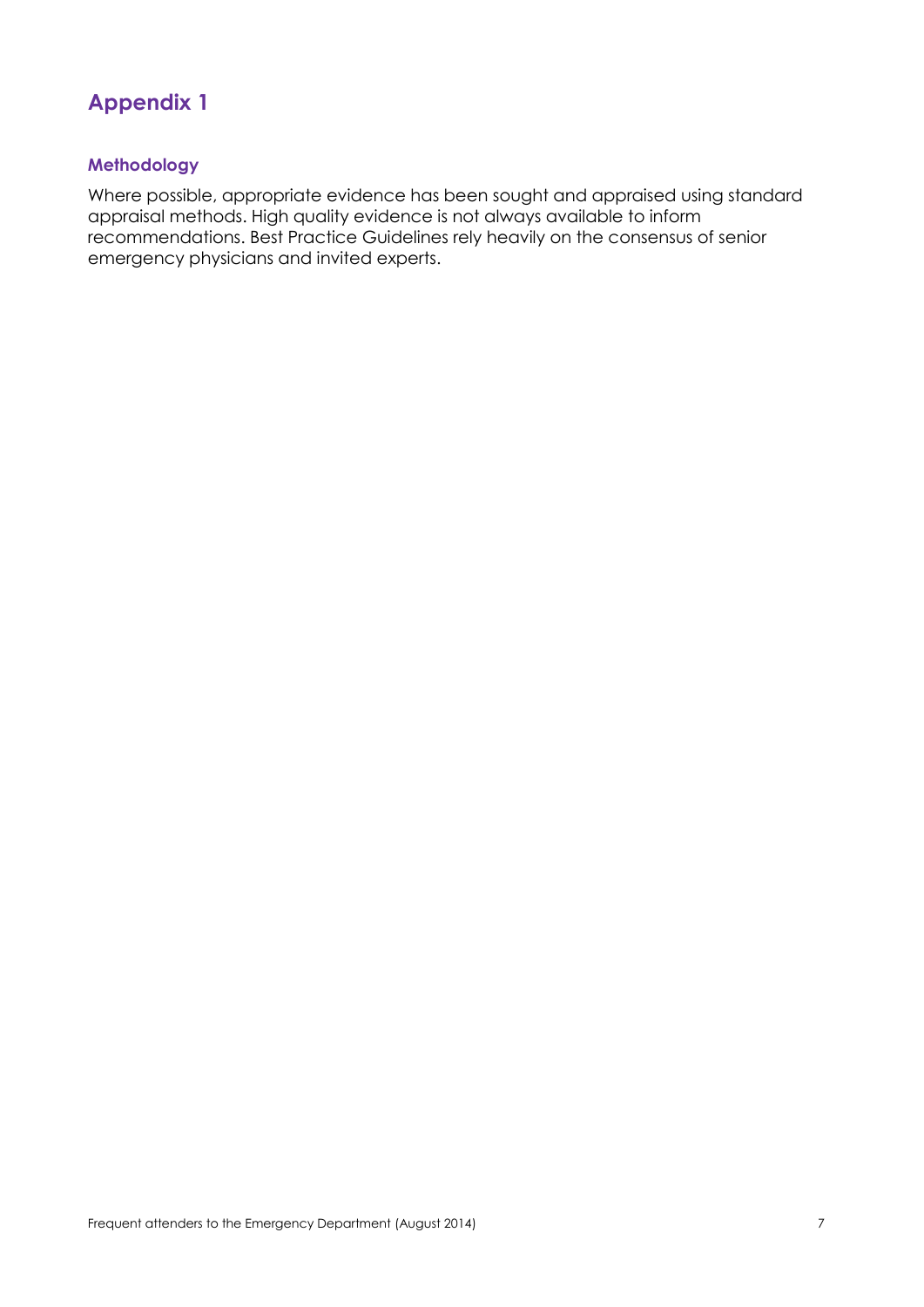# **References**

- 1. The Telegraph, 7th January 2014. Available at: [http://www.telegraph.co.uk/health/nhs/10555831/Patients-who-visit-AandE-four](http://www.telegraph.co.uk/health/nhs/10555831/Patients-who-visit-AandE-four-times-a-week-adding-to-NHS-burden.html)[times-a-week-adding-to-NHS-burden.html.](http://www.telegraph.co.uk/health/nhs/10555831/Patients-who-visit-AandE-four-times-a-week-adding-to-NHS-burden.html) Accessed 3rd March 2014
- 2. Kennedy D, Ardagh M, Frequent attenders at Christchurch Hospitals Emergency Department: a 4 year study of attendance patterns. The Journal of the New Zealand Medical Association. 2004; 117:1193
- 3. Moore L, Deehan A, Seed P, Jones R. Characteristics of frequent attenders in an emergency department: analysis of 1 year attendance data. Emerg Med J. 2009; 26:263-7
- 4. Dent A, Hunter G, Webster AP. The impact of frequent attenders on a UK emergency department. Euro J Emerg Med. 2010; 17(6): 332-6
- 5. Byrne M, Murphy AW, Plunkett PK et al. Frequent attenders to an emergency department: a study of primary health care use, medical profile and psychosocial characteristics. J Accid Emerg Med. 1999; 16: 425-7
- 6. Williams ERL, Guthrie E, Mackway-Jones K et al. Psychiatric status, somatisation, and health care utilization of frequent attenders at the emergency department: a comparison with routine attenders. J Psychosom Res. 2001; 50(3): 161-7
- 7. Lacalle E, Rabin E. Frequent Users of Emergency Departments: The Myths, the Data, and the Policy Implications. Ann Emerg Med. 2010; 56(1): 42-8
- 8. Jelinek GA, Jiwa M, Gibson NP, Lynch AM. Frequent attenders at emergency departments: a linked-data population study of adult patients. Med J Aust. 2008; 189(10): 552-6
- 9. Hansagi H, Allebeck P, Edhag O, Magnusson G. Frequency of emergency department attendances as a predictor of mortality: nine-year follow-up of a population-based cohort. J Public Health Med 1990; 12: 39-44
- 10. Spillane LL, Lumb EW, Cobaugh DJ et al. Frequent users of the emergency department: Can we intervene? Acad Emerg Med. 1997; 16: 648-52
- 11. Skinner J, Carter L, Haxton C. Case management of patients who frequently present to a Scottish emergency department. Emerg Med J. 2009; 26: 103-5
- 12. O'Shea JS, Collins EW, Pezzullo JC. An attempt to influence health care visits of frequent hospital emergency facility users. Clin Pediatr 1984; 23: 559-562
- 13. Christensen MB, Christensen B, Mortensen JT, Olesen F. Intervention among frequent users of the out-of-hours service: a stratified cluster randomised controlled trial. Scan J Prim Health Care. 2004; 22: 180-6
- 14. Philips GA, Brophy DS, Wieland TJ et al. The effect of multidisciplinary case management on selected outcomes for frequent attenders at an emergency department. Med J Aust. 2006; 184(12): 602-6
- 15. NHS Protect (NHS Business Services Authority). Meeting needs and reducing distress. Available at:<http://www.nhsprotect.nhs.uk/reducingdistress/guidance> . Accessed 3rd March 2014.